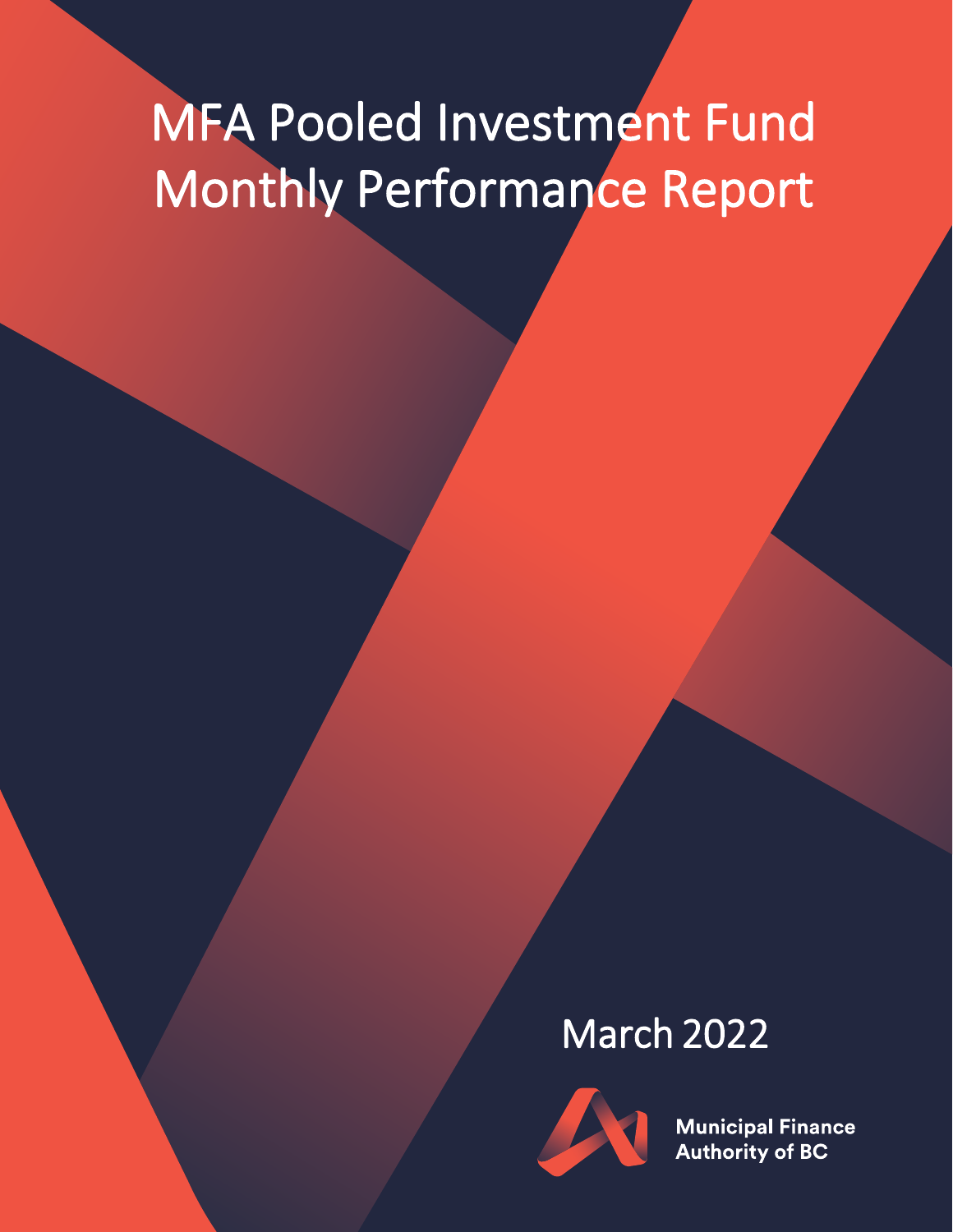

#### MFA Pooled Investment Fund Monthly Performance Report<sup>1</sup>

#### *As of March 31, 2022*

| Total Retum (%)                              | 1 Month | 3 Months                 | <b>YTD</b> | 1 Year                   | 3 Years                  | 5 Years                  | Since<br>Inception <sup>2</sup> |
|----------------------------------------------|---------|--------------------------|------------|--------------------------|--------------------------|--------------------------|---------------------------------|
| <b>MFA Money Market Fund</b>                 | 0.04    | 0.08                     | 0.08       | 0.19                     | 0.81                     | 1.07                     | 3.57                            |
| FTSE Canada 30-day T-Bill Index              | 0.01    | 0.01                     | 0.01       | $-0.01$                  | 0.53                     | 0.70                     | 3.30                            |
| Difference                                   | $+0.03$ | $+0.07$                  | $+0.07$    | $+0.20$                  | $+0.28$                  | $+0.37$                  | $+0.27$                         |
| MFA Government Focused Ultra-Short Bond Fund | $-0.38$ | $-0.61$                  | $-0.61$    | $-0.64$                  | 0.93                     | 1.21                     | 3.22                            |
| FTSE Canada 365-Day Treasury Bill Index      | $-0.29$ | $-0.44$                  | $-0.44$    | $-0.54$                  | 0.95                     | 1.01                     | 2.87                            |
| Difference                                   | $-0.09$ | $-0.17$                  | $-0.17$    | $-0.10$                  | $-0.02$                  | $+0.20$                  | $+0.35$                         |
| <b>MFA Bond Fund</b>                         | $-1.74$ | $-2.75$                  | $-2.75$    | $-2.88$                  | 1.37                     | 1.41                     | 5.45                            |
| FTSE Canada Short Term Overall Bond Index    | $-1.91$ | $-3.02$                  | $-3.02$    | $-3.51$                  | 0.64                     | 0.91                     | 5.13                            |
| Difference                                   | $+0.17$ | $+0.27$                  | $+0.27$    | $+0.63$                  | $+0.73$                  | $+0.50$                  | $+0.32$                         |
| MFA Fossil Fuel Free Short-term Bond Fund    | $-1.74$ | $-2.78$                  | $-2.78$    | $-3.02$                  | $\blacksquare$           | $\sim$                   | $-0.61$                         |
| FTSE Canada Short Term Overall Bond Index    | $-1.91$ | $-3.02$                  | $-3.02$    | $-3.51$                  | $\overline{\phantom{a}}$ |                          | $-1.21$                         |
| Difference                                   | $+0.17$ | $+0.24$                  | $+0.24$    | $+0.49$                  | $\sim$                   |                          | $+0.60$                         |
| MFA Mortgage Fund                            | $-2.12$ | $-2.97$                  | $-2.97$    | $-1.19$                  |                          |                          | 1.15                            |
| FTSE Canada Short Term Overall Bond Index    | $-1.91$ | $-3.04$                  | $-3.04$    | $-3.56$                  | $\overline{\phantom{a}}$ |                          | $-0.13$                         |
| Difference                                   | $-0.21$ | $+0.07$                  | $+0.07$    | $+2.37$                  |                          |                          | $+1.28$                         |
| <b>MFA DMAC Fund</b>                         | $-0.11$ | $\overline{\phantom{a}}$ |            | $\overline{\phantom{a}}$ | $\overline{\phantom{a}}$ | $\blacksquare$           | $-1.98$                         |
| MFA DMAC Fund Custom Benchmark <sup>3</sup>  | 0.38    | $\overline{\phantom{0}}$ | ۰          | $\overline{\phantom{a}}$ | $\overline{\phantom{a}}$ | $\overline{\phantom{a}}$ | $-1.03$                         |
| <b>Difference</b>                            | $-0.49$ |                          |            |                          | $\sim$                   |                          | $-0.95$                         |

1 Total return less than one year is not annualized. Portfolio and benchmark performance is net of total fees and expenses of 12.5 basis points per annum (Money Market Fund and Government Focused Ultra-Short Bond

Fund), 20 basis points per annum (Bond Fund and Fossil Fuel Free Short-term Bond Fund), and 25 basis points per annum (Mortgage Fund), and 33 basis points per annum (DMAC Fund). ,<br><sup>2</sup>Inception dates: Money Market Fund – May 1, 1989; Government Focused Ultra-Short Bond Fund –May 18, 2020 (previously Intermediate Fund - March 30, 1994); Bond Fund – May 1, 1989, Fossil Fuel Free Bond Fund –

May 5, 2020; Mortgage Fund– January 29, 2020; DMAC Fund – January 19, 2022.<br><sup>3</sup>MFA DMAC Fund Custom Benchmark: 2% FTSE Canada 30Day T-Bill Index, 15% FTSE Canada Short Term Overall Bond Index, 16% FTSE Canada 91 Day T-Bill MSCI World Total Return Net Index (CAD), 12% MSCI Emerging Markets Total Return Net Index, 3% Canadian CPI (Non-Seasonally Adjusted) 1-month lag.

#### \$14,000 Growth of \$10K Investment Over 10 Years\*

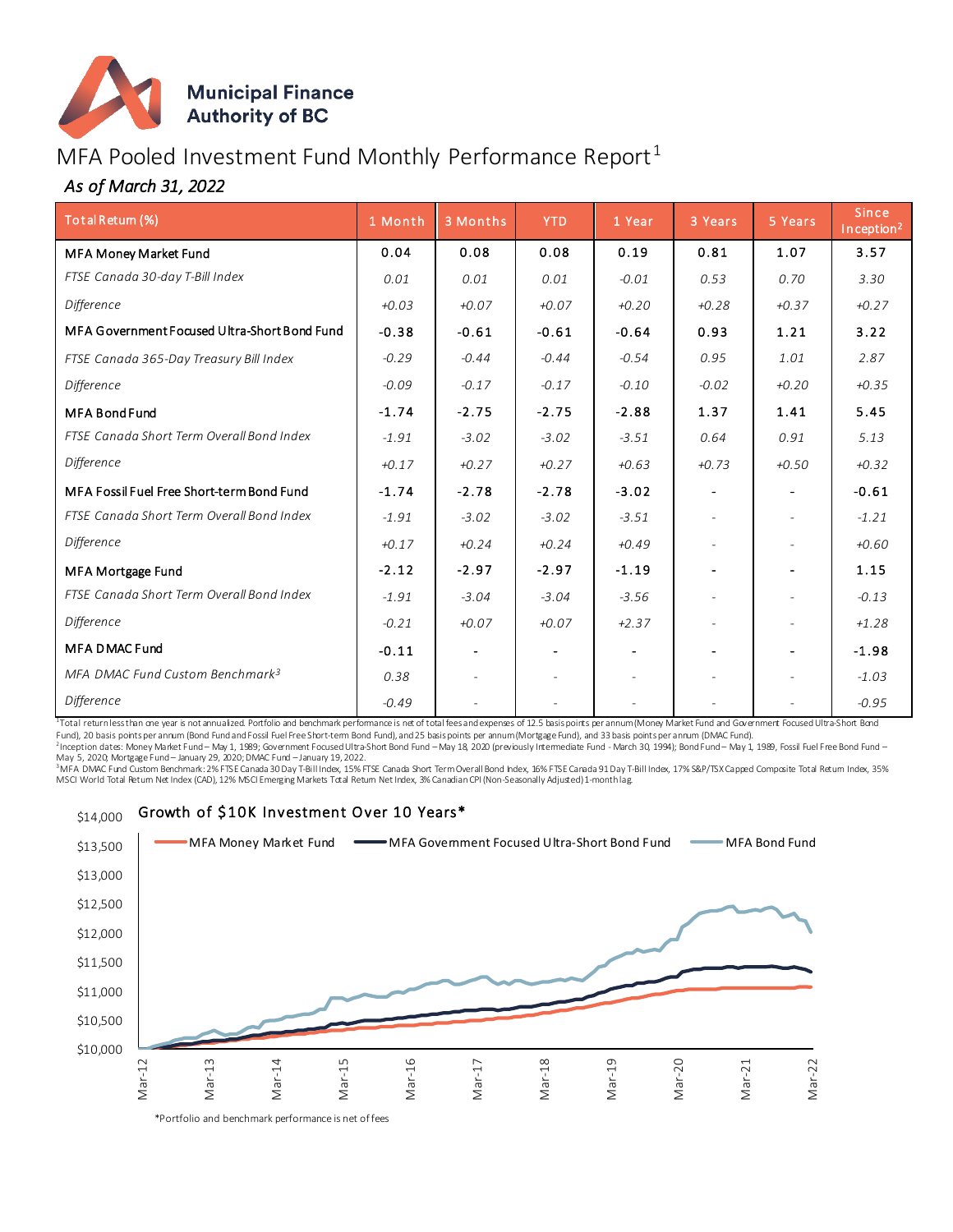#### MFA Money Market Fund

The principal objective of the Money Market Fund is to provide participating investors with interest income through investing primarily in high-quality money market instruments. The Fund will hold assets with maturities no longer than 366 days.

Over the month, the yield curve flattened as short term interest rates increased by more than long term interest rates. Against this backdrop, the MFA Money Market Fund returned +0.04% over the month, modestly outperforming its benchmark.

| Total Return (%)                                                                      | 71 Month | 3 Months | YTD                        | 1 Year  | 3 Years | 5 Years | <b>Since</b><br>In ception $2$ |
|---------------------------------------------------------------------------------------|----------|----------|----------------------------|---------|---------|---------|--------------------------------|
| MFA Money Market Fund <sup>1</sup>                                                    | 0.04     | 0.08     | 0.08                       | 0.19    | 0.81    | 1.07    | 3.57                           |
| FTSE Canada 30-day T-Bill Index                                                       | 0.01     | 0.01     | 0.01                       | $-0.01$ | 0.53    | 0.70    | 3.30                           |
| Difference<br>$1 - 1 - 1 - 1 - 1$<br>$\sim$ $\sim$ $\sim$ $\sim$ $\sim$ $\sim$ $\sim$ | $+0.03$  | $+0.07$  | $+0.07$<br>$f \circ g = 1$ | $+0.20$ | $+0.28$ | $+0.37$ | $+0.27$                        |

 $^1$  Total returnlessthan 1 year is not annualized. Portfolio and benchmark performance is net of annualized fee and expenses of 12.5 basis points per annum. <sup>2</sup>Inception date: May 1, 1989.



\*Portfolio and benchmark performance is net of fees

\*Distributions include all interest income and coupon payments earned on investments, and are paid daily. Total income, divided by the total units outstanding on record date, is the income distribution per unit paid to investors.



| Top 10 Holdings   |       |       |
|-------------------|-------|-------|
|                   |       |       |
| Number of issuers | 38    | 34    |
| Number of issues  | 138   | 130   |
| Current yield     | 0.47% | 0.69% |

Fund Characteristics Feb-28 Mar-31 Fund total net assets  $\left[ \frac{1}{249451682} \right]$  \$1,203,433,306 Average term 154 days 159 days

| Top 10 Holdings         | % Assets |
|-------------------------|----------|
| ENBRIDGE GAS INC D/N    | 2.49%    |
| HYDRO OTTAWA HLD D/N    | 2.43%    |
| RIDGE TRUST D/N         | 2.34%    |
| SOUND TRUST D/N         | 2.15%    |
| C.I.B.C.B/A             | 2.14%    |
| <b>BANNER TRUST D/N</b> | 2.03%    |
| ZEUS REC TRUST D/N      | 1.97%    |
| TRANSCANADA PIPE D/N    | 1.97%    |
| <b>BAY ST TRUST D/N</b> | 1.93%    |
| T D BANK B/A            | 1.83%    |

| <b>Issuer Type</b>                          | Feb-28 | $Mar-31$ |  |  |
|---------------------------------------------|--------|----------|--|--|
| Financial                                   | 22.05% | 29.97%   |  |  |
| Non-Financial                               | 77.95% | 70.03%   |  |  |
| Government*                                 | 0.00%  | 0.00%    |  |  |
| Mortgages/MBS                               | 0.00%  | 0.00%    |  |  |
| Pooled fund cash                            | 0.00%  | 0.00%    |  |  |
| *includes federal and provincial government |        |          |  |  |

| Rating           | $Feb-28$ | $Mar-31$ |
|------------------|----------|----------|
| R <sub>1</sub> H | 63.30%   | 68.79%   |
| R <sub>1</sub> M | 7.24%    | 6.43%    |
| R <sub>11</sub>  | 29.46%   | 24.78%   |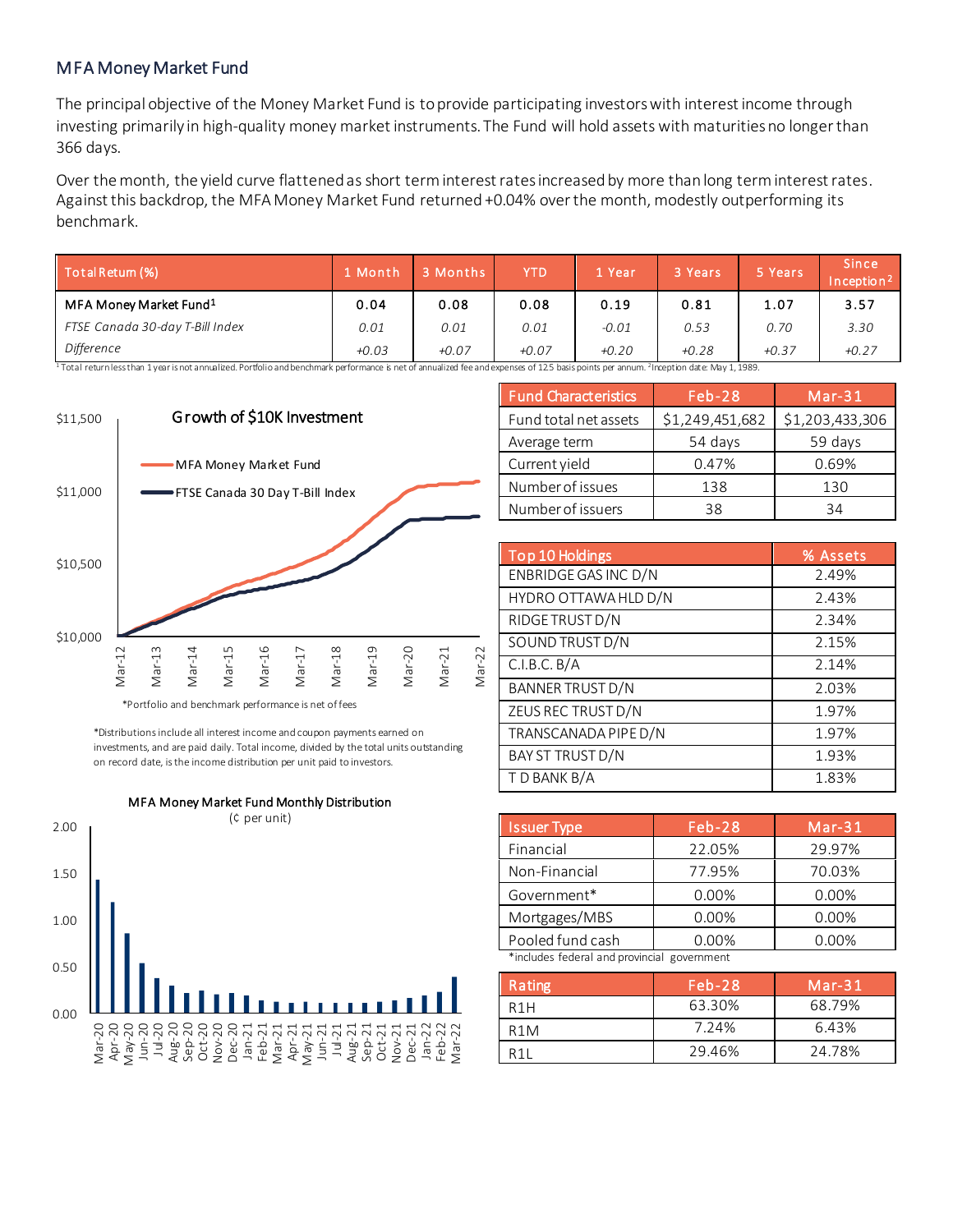#### MFA Government Focused Ultra-Short Bond Fund

The principal objective of the Government Focused Ultra-short Bond Fund is to provide participating investors with interest income. The Fund aims to achieve moderate capital appreciation by actively managing Fund investments. The Fund will hold assets with maturities no longer than 2 years at the time of purchase.

Over the month, the MFA Government Focused Ultra-Short Bond Fund returned -0.38%, underperforming the benchmark as credit spreads widened. The fund remains biased towards high-quality provincial and financial corporate bonds given their yield advantage over similar term federal bonds.

| Total Retum (%)                                           | <b>A</b> Month | 3 Months | <b>YTD</b> | l Year  | 3 Years | 5 Years | <b>Since</b><br>Incention <sup>2</sup> |
|-----------------------------------------------------------|----------------|----------|------------|---------|---------|---------|----------------------------------------|
| MFA Government Focused Ultra-Short Bond Fund <sup>1</sup> | $-0.38$        | $-0.61$  | $-0.61$    | $-0.64$ | 0.93    | 1.21    | 3.22                                   |
| FTSE Canada 365-Day Treasury Bill Index                   | $-0.29$        | $-0.44$  | $-0.44$    | $-0.54$ | 0.95    | 1.01    | 2.87                                   |
| Difference                                                | $-0.09$        | $-0.17$  | $-0.17$    | $-0.10$ | $-0.02$ | $+0.20$ | $+0.35$                                |

<sup>2</sup> Government Focused Ultra-Short Bond Fund – May 18, 2020 (previously Intermediate Fund - March 30, 1994)



\*Portfolio and benchmark performance is net of fees



\*Distributions include all interest income and coupon payments earned on investments, and are paid monthly. Total income, divided by the total units outstanding on record date, is the income distribution per unit paid to investors.

| <b>Fund Characteristics</b> | $Feb-28$      | Mar-31        |
|-----------------------------|---------------|---------------|
| Fund total net assets       | \$309,034,689 | \$307,371,788 |
| Average term                | 0.82 years    | 0.88 years    |
| Current yield               | 1.26%         | 1.93%         |
| Modified duration           | 0.80 years    | $0.86$ years  |
| Number of issues            | 12            | 11            |
| Number of issuers           |               |               |

| Top 10 Holdings                            | % Assets |
|--------------------------------------------|----------|
| Ontario 3.2%, Jun 2, 2022                  | 18.00%   |
| Ontario 2.9%, Jun 2, 2023                  | 16.56%   |
| Canada Housing Trust 2.4%, Dec 15,<br>2022 | 10.90%   |
| C.I.B.C. 2.4%, Jun 9, 2023                 | 9.49%    |
| Bank of Nova Scotia 2.4%, May 1, 2023      | 7.95%    |
| RBC 3.3%, Sep 26, 2023                     | 7.39%    |
| Alberta 1.6%, Sep 1, 2022                  | 7.28%    |
| Ontario 2.6%, Sep 8, 2023                  | 7.20%    |
| Canada Housing Trust 2.4%, Sep 15,<br>2023 | 5.55%    |
| Alberta 2.6%, Dec 15, 2022                 | 4.95%    |

| <b>Issuer Type</b>                          | $Feb-28$ | $Mar-31$ |
|---------------------------------------------|----------|----------|
| Financial                                   | 24.88%   | 24.83%   |
| Non-Financial                               | 0.00%    | 0.00%    |
| Government*                                 | 75.11%   | 75.17%   |
| Mortgages/MBS                               | 0.00%    | 0.00%    |
| Pooled fund cash                            | 0.00%    | 0.00%    |
| *includes federal and provincial government |          |          |

| Rating  | $Feb-28$ | Mar-31 |
|---------|----------|--------|
| AAA/R1H | 16.57%   | 16.57% |
| AA/R1M  | 63.31%   | 51.32% |
| A/R11   | 20.13%   | 32.11% |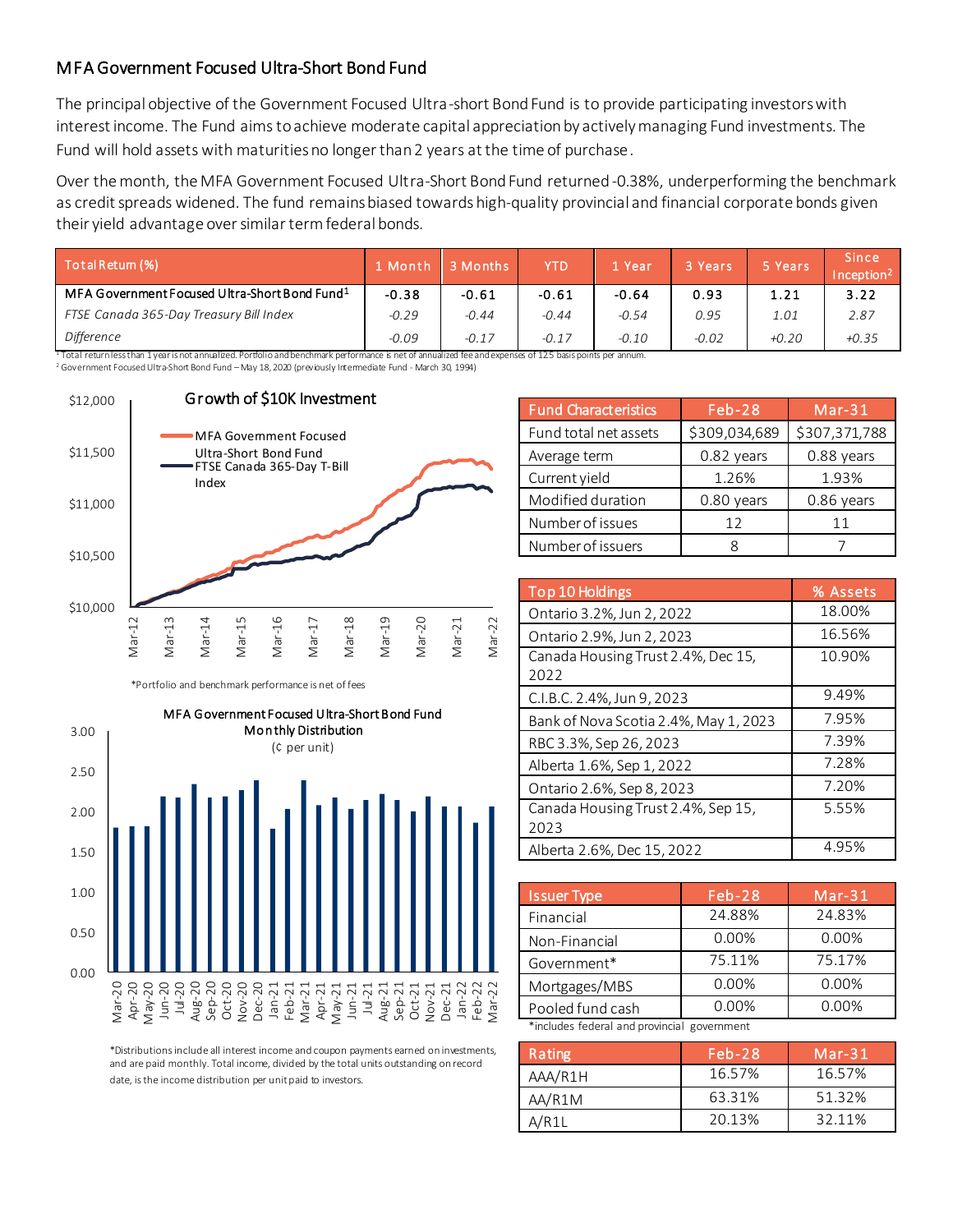#### MFA Bond Fund

The principal objective of the short-term Bond Fund is to provide participating investors with interest income. The Fund aims to achieve moderate capital appreciation by actively managing Fund investments. The Fund will hold assets with maturities no longer than 7.25 years at the time of purchase. Typically, the fund's duration ranges around 3 years.

The MFA Bond Fund returned -1.74% over the month, outperforming the benchmark. The portfolio's short duration positioning relative to the benchmark was additive during a period of rising rates. The portfolio's bias towards high quality credit also contributed to relative performance.

| Total Return (%)                          | . Month | <b>Months</b> | <b>YTD</b> | Year    | 3 Years | 5 Years | <b>Since</b><br>Inception <sup>2</sup> |
|-------------------------------------------|---------|---------------|------------|---------|---------|---------|----------------------------------------|
| MFA Bond Fund <sup>1</sup>                | $-1.74$ | $-2.75$       | $-2.75$    | $-2.88$ | 1.37    | 1.41    | 5.45                                   |
| FTSE Canada Short Term Overall Bond Index | $-1.91$ | $-3.02$       | $-3.02$    | $-3.51$ | 0.64    | 0.91    | 5.13                                   |
| Difference                                | $+0.17$ | $+0.27$       | $+0.27$    | $+0.63$ | $+0.73$ | $+0.50$ | $+0.32$                                |

 $1$  Total return less than 1 year is not annualized. Portfolio and benchmark performance is net of annualized fee and expenses of 20 basis points per annum. <sup>3</sup> Inception date: May 1, 1989



\*Portfolio and benchmark performance is net of fees



investments, and are paid monthly. Total income, divided by the total units outstanding on record date, is the income distribution per unit paid to investors.

| <b>Fund Characteristics</b> | $Feb-28$      | $Mar-31$      |
|-----------------------------|---------------|---------------|
| Fund total net assets       | \$709,934,212 | \$692,191,985 |
| Average term                | 2.73 years    | 2.90 years    |
| Current yield               | 1.96%         | 2.77%         |
| Modified duration           | 2.57 years    | 2.72 years    |
| Number of issues            | 140           | 146           |
| Number of issuers           | 64            | 66            |

| Top 10 Holdings                               | % Assets |
|-----------------------------------------------|----------|
| Canada Housing Trust 1.6%, Dec 15, 2026       | 10.18%   |
| Ontario 2.6%, Jun 2, 2025                     | 5.05%    |
| Canada Housing Trust 1.3%, Jun 15, 2026       | 4.07%    |
| Canada Housing Trust 2.6%, Dec 15, 2023       | 3.37%    |
| Canada 0.8%, Feb 1, 2024                      | 3.27%    |
| Canada 1.3%, Mar 1, 2027                      | 2.80%    |
| Manucturers Life Insur. 3.2%, Nov 22,<br>2027 | 2.39%    |
| Canada Housing Trust 2.4%, Jun 15, 2027       | 2.29%    |
| RBC 2.6%, Nov 1, 2024                         | 1.84%    |
| Canada 0.5%, Sep 1, 2025                      | 1.81%    |

| <b>Issuer Type</b>                          | Feb-28 | $Mar-31$ |  |  |  |  |
|---------------------------------------------|--------|----------|--|--|--|--|
| Financial                                   | 18.65% | 21.62%   |  |  |  |  |
| Non-Financial                               | 27.02% | 27.47%   |  |  |  |  |
| Government*                                 | 42.81% | 43.56%   |  |  |  |  |
| Mortgages/MBS                               | 4.98%  | 3.21%    |  |  |  |  |
| Pooled fund cash                            | 6.54%  | 4.13%    |  |  |  |  |
| *includes federal and provincial government |        |          |  |  |  |  |

| Rating            | $Feb-28$ | $Mar-31$ |
|-------------------|----------|----------|
| Cash & short term | 6.54%    | 4.13%    |
| AAA               | 29.42%   | 35.02%   |
| AΑ                | 17.36%   | 10.56%   |
|                   | 24.61%   | 29.15%   |
| BBB & below       | 17.10%   | 17.93%   |
| Mortgages/MBS     | 5.02%    | 3.21%    |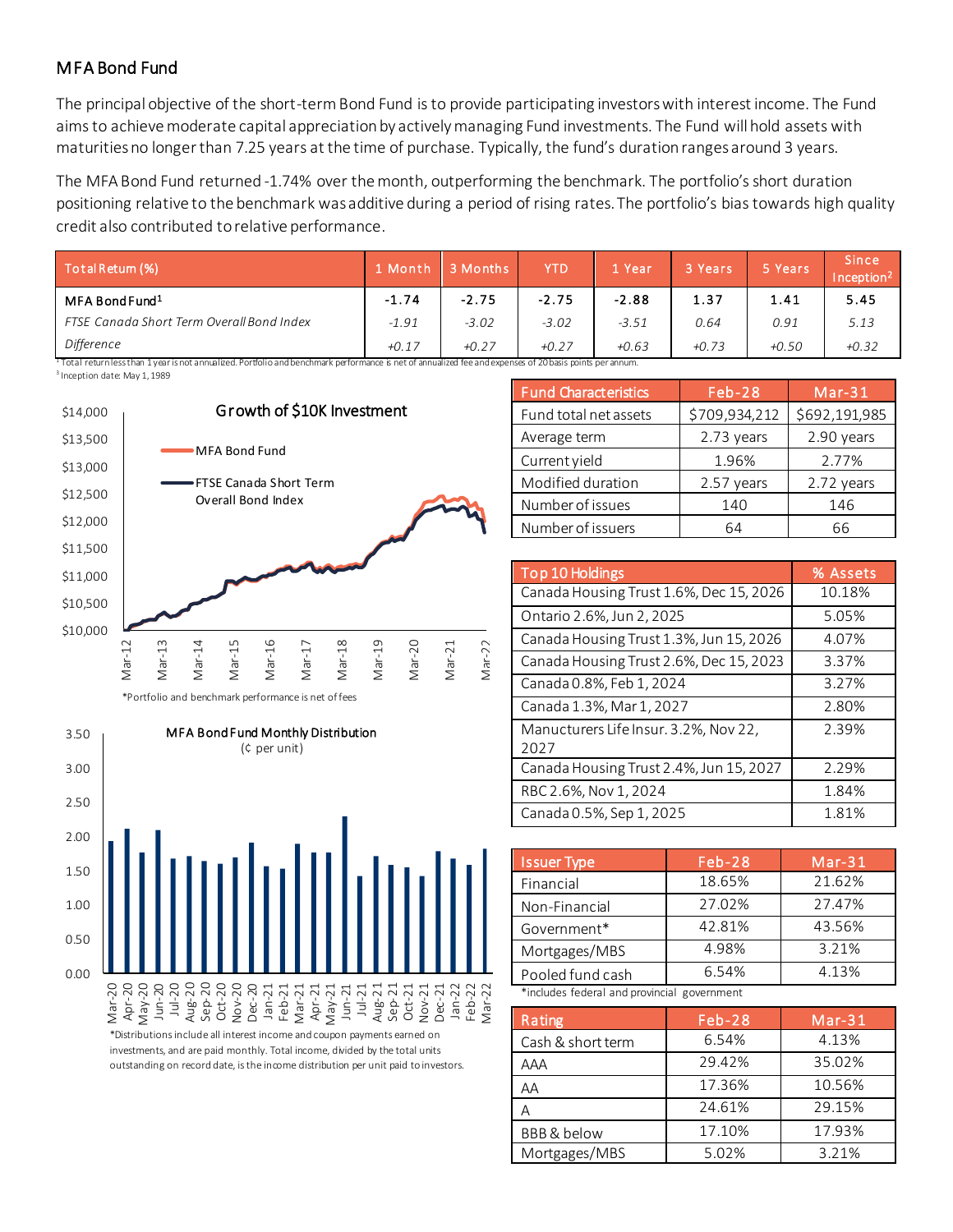#### MFA Fossil Fuel Free Short Term Bond Fund

The principal objective of the Fossil Fuel Free Short-Term Bond Fund is to provide participating investors with interest income. The Fund aims to achieve moderate capital appreciation by actively managing Fund investments. The Fund will hold assets with maturities no longer than 7.25 years at the time of purchase. The Fund shall not invest in securities of Issuers directly involved in the extraction, processing and transportation of coal, oil, or natural gas ("fossil fuels").

Over the month, the Fossil Fuel Free Short-Term Bond Fund returned -1.74%, outperforming the benchmark. The portfolio's short duration positioning relative to the benchmark was additive during a period of rising rates. The portfolio's bias towards high quality credit also contributed to relative performance.

| Total Retum (%)                                                                                                                                                                                              | 1 Month | 3 Months | <b>YTD</b> | 1 Year  | 3 Years | 5 Years                  | <b>Since</b><br>Inception <sup>2</sup> |
|--------------------------------------------------------------------------------------------------------------------------------------------------------------------------------------------------------------|---------|----------|------------|---------|---------|--------------------------|----------------------------------------|
| MFA Fossil Fuel Free Short-term Bond Fund                                                                                                                                                                    | $-1.74$ | $-2.78$  | $-2.78$    | $-3.02$ |         |                          | $-0.61$                                |
| FTSE Canada Short Term Overall Bond Index                                                                                                                                                                    | $-1.91$ | $-3.02$  | $-3.02$    | $-3.51$ |         |                          | $-1.21$                                |
| Difference                                                                                                                                                                                                   | $+0.17$ | $+0.24$  | $+0.24$    | $+0.49$ |         | $\overline{\phantom{0}}$ | $+0.60$                                |
| <sup>1</sup> Total returnlessthan 1 year is not annualized. Portfolio and benchmark performance is net of annualized fee and expenses of 20 basis points per annum. <sup>2</sup> Inception date: May 5, 2020 |         |          |            |         |         |                          |                                        |



\*Distributions include all interest income and coupon payments earned on investments, and are paid quarterly. Total income, divided by the total units outstanding on record date, is the income distribution per unit paid to investors.

| <b>Fund Characteristics</b> | <b>Feb-28</b> | $Mar-31$      |
|-----------------------------|---------------|---------------|
| Fund total net assets*      | \$158,226,239 | \$155,546,554 |
| Average term                | 2.72 years    | 2.88 years    |
| Current yield               | 1.94%         | 2.75%         |
| Modified duration           | 2.56 years    | 2.72 years    |
| Number of issues            | 87            | 93            |
| Number of issuers           | 44            | 45            |

\*MFA owns units of the RBC Vision Fossil Fuel Free Short-term Bond Fund (total size \$275,194,647)

| Top 10 Holdings                         | % Assets |
|-----------------------------------------|----------|
| Canada Housing Trust 1.6%, Dec 15, 2026 | 11.31%   |
| Ontario 2.6%, Jun 2, 2025               | 4.86%    |
| Canada Housing Trust 1.3%, Jun 15, 2026 | 4.34%    |
| Canada 1.3%, Mar 1, 2027                | 3.44%    |
| Ontario 3.5%, Jun 2, 2024               | 2.96%    |
| BRUCE POWER LP 3.0%, Jun 21, 2024       | 2.68%    |
| Canada 2.0%, Sep 1, 2023                | 2.66%    |
| Canada 1.8%, Mar 1, 2023                | 2.65%    |
| Ontario Power Gen 2.9%, Apr 8, 2025     | 2.46%    |
| Ontario 2.9% Jun 2, 2023                | 2.20%    |

| <b>Issuer Type</b>                          | $Feb-28$ | $Mar-31$ |  |  |  |  |
|---------------------------------------------|----------|----------|--|--|--|--|
| Financial                                   | 20.90%   | 20.71%   |  |  |  |  |
| Non-Financial                               | 23.62%   | 25.81%   |  |  |  |  |
| Government*                                 | 41.81%   | 45.24%   |  |  |  |  |
| Mortgages/MBS                               | 4.23%    | 2.05%    |  |  |  |  |
| Pooled fund cash                            | 9.43%    | 6.20%    |  |  |  |  |
| *includes federal and provincial government |          |          |  |  |  |  |

Rating Rating Rating Reb-28 Mar-31 Cash & short term 9.43% 6.20% AAA 26.49% 34.08% AA 21.34% 14.12% A 26.31% 28.64% BBB & below 12.21% 14.92% Mortgages/MBS 4.23% 2.05%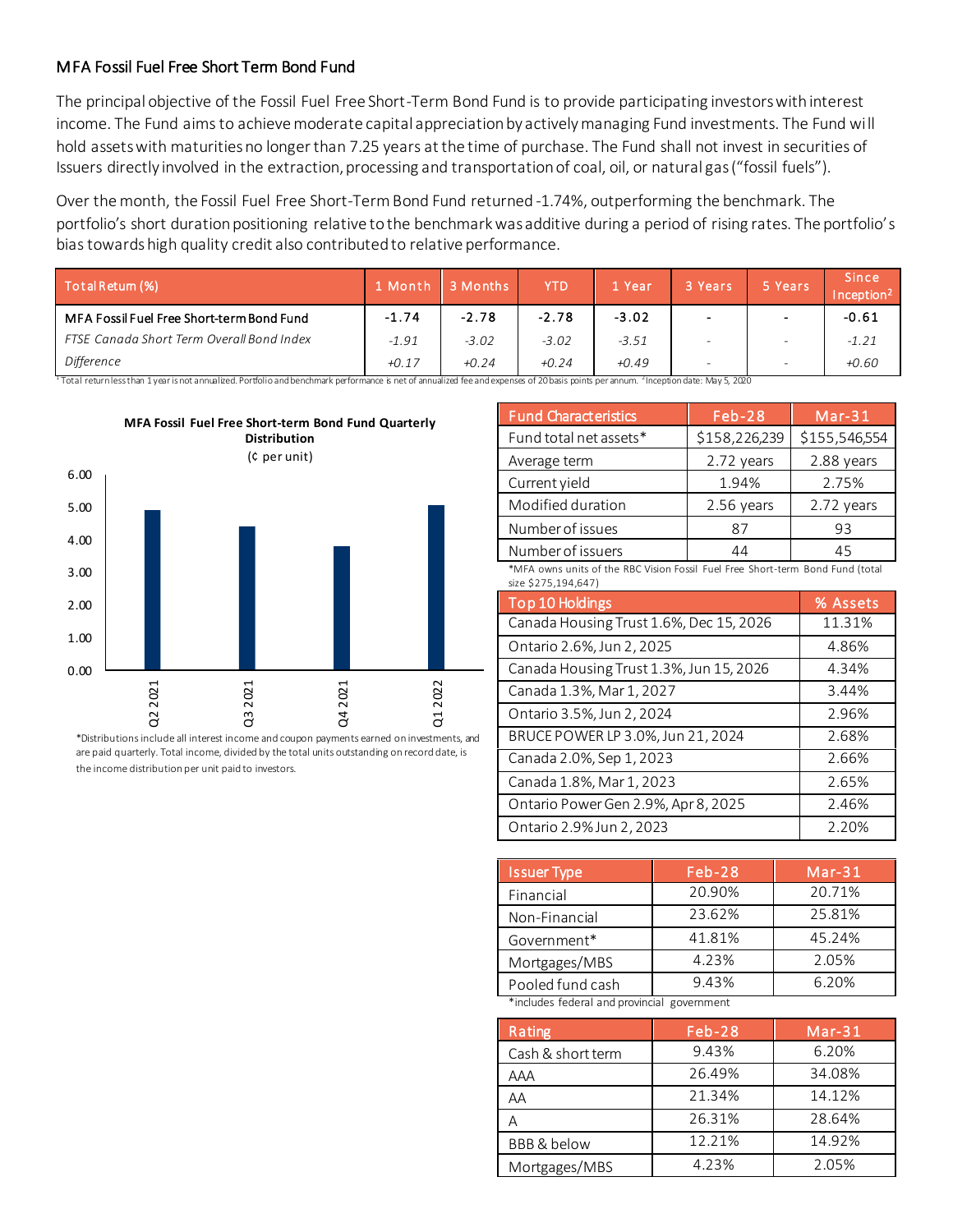#### MFA Mortgage Fund

The principal objective of the Mortgage Fund is to provide participating investors with interest income, and diversification benefits by capitalizing on the illiquidity premium offered by the Canadian commercial mortgage markets. The Fund shall indirectly invest primarily in first mortgages on income producing commercial properties in Canada with an average term of 2 to 5 years.

The MFA mortgage fund returned -2.12% over the month, underperforming the benchmark. Mortgage spreads were broadly flat over the month, ending February at a yield of 161 basis points over similar-term Government of Canada bonds.

| Total Retum (%)                           | 1 Month | 3 Months | <b>YTD</b> | 1 Year  | 3 Years                      | 5 Years                  | <b>Since</b><br>Inception <sup>2</sup> |
|-------------------------------------------|---------|----------|------------|---------|------------------------------|--------------------------|----------------------------------------|
| MFA Mortgage Fund <sup>1</sup>            | $-2.12$ | $-2.97$  | $-2.97$    | $-1.19$ |                              | $\sim$                   | 1.15                                   |
| FTSE Canada Short Term Overall Bond Index | $-1.91$ | $-3.04$  | $-3.04$    | $-3.56$ | $\qquad \qquad \blacksquare$ | $\overline{\phantom{0}}$ | $-0.13$                                |
| Difference                                | $-0.21$ | $+0.07$  | $+0.07$    | $+2.37$ |                              | $\overline{\phantom{0}}$ | $+1.28$                                |

<sup>1</sup>Total return less than 1 year is not annualized. Portfolio and benchmark performance is net of annualized fee and expenses of 25 basis points per annum. 2 Inception date: January 29, 2020

| <b>Fund Characteristics</b>         | $Feb-28$             | $Mar-31$             |
|-------------------------------------|----------------------|----------------------|
| Fund total net assets*              | \$142,715,583        | \$139,730,142        |
| Weight average spread               | 160 bps over similar | 161 bps over similar |
|                                     | term GoC bonds       | term GoC bonds       |
| Weighted average amortization       | 21.8 years           | 21.9 years           |
| Average term-to-maturity            | 4.4 years            | 4.3 years            |
| Current yield                       | 2.81%                | 3.52%                |
| Weighted average duration           | 3.4 years            | 3.4 years            |
| Weighted loan-to-value              | 55%                  | 55%                  |
| Weighted average cash flow coverage | 1.7x                 | 1.7x                 |
| Number of mortgages                 | 554                  | 546                  |
| Largest mortgage                    | 2.1%                 | 2.1%                 |
| Marketable securities & cash        | 9.0%                 | 7.5%                 |

\*MFA owns units of the PH&N Mortgage Pension Trust (total size \$4,828,909,110)



**MFA Mortgage Fund Quarterly Distribution** 

(¢ per unit)

\*Distributions include all interest income and coupon payments earned on investments, and are paid quarterly. Total income, divided by the total units outstanding on record date, is the income distribution per unit paid to investors.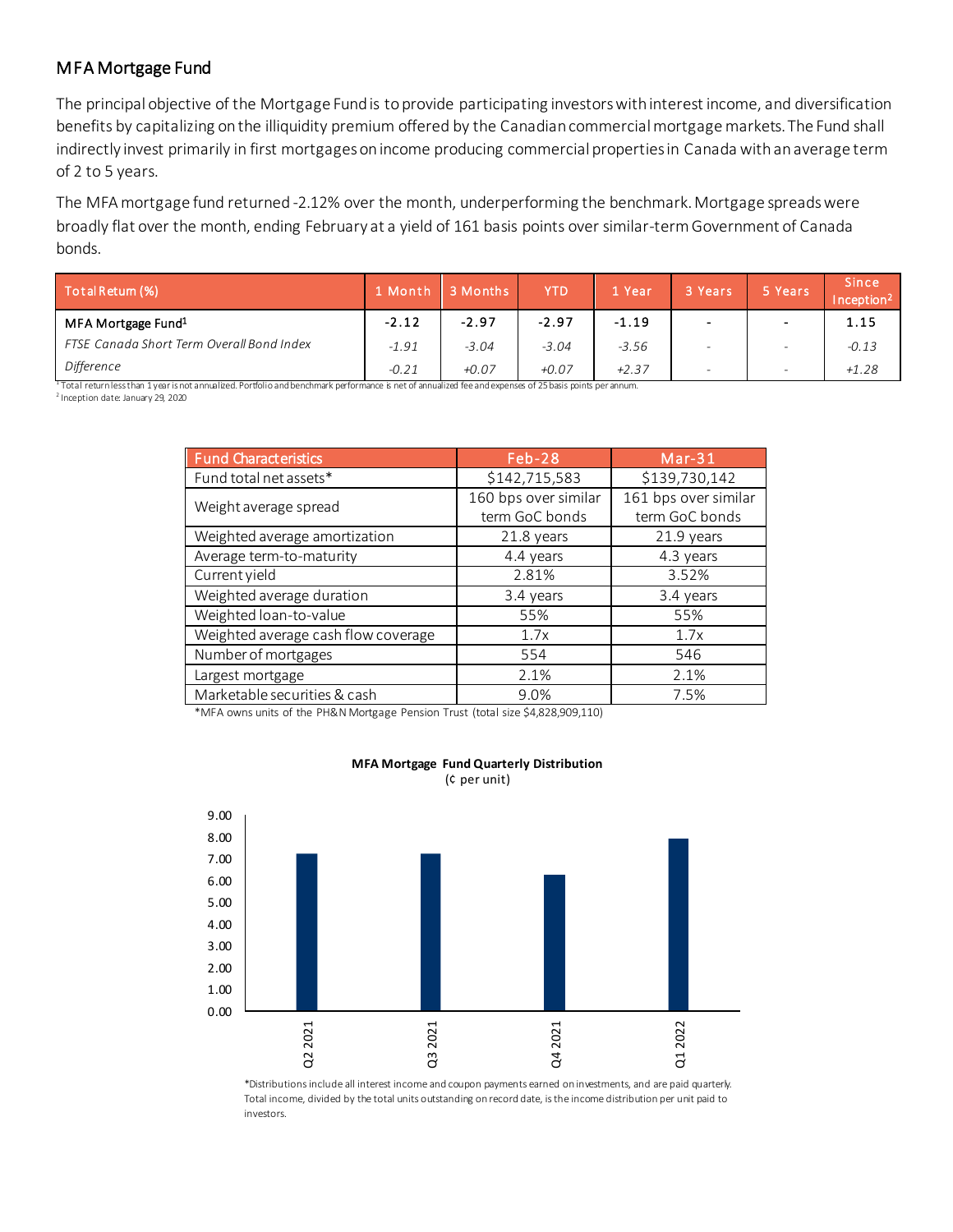#### MFA DMAC Fund

The primary purpose of the DMAC Fund is to invest capital over the long-term to grow at a rate that exceeds inflation, while minimizing risk through asset class selection and diversification. The fund shall be broadly diversified among Fixed Income, Equities and Alternatives. The fund aims to provide risk-adjusted real returns of 3.5% over the long-term term.

In March, the MFA DMAC fund returned -0.11%. Please note that the fund is currently in transition while we build up the fund's sector allocations to the target asset mix. As such, relative performance at the headline DMAC fund level is not relevant or indicative of manager skill during this interim period.

The RBC Vision Fossil Fuel Free Global Equity Fund was the largest underperforming fund of the month. The fund's bias towards higher quality companies dragged on returns in an environment where lower quality companies outperformed. Conversely, the RBC Vision Fossil Fuel Free Emerging Markets Equity Fund posted the strongest returns relative to its benchmark given the fund has no exposure to Russian equities, which performed very poorly following Russia's invasion of Ukraine.

| Total Retum (%)                                                              | 1 Month | 3 Months                 | <b>YTD</b>               | 1 Year                   | 3 Years                  | 5 Years                  | Since<br>Inception <sup>2</sup> |
|------------------------------------------------------------------------------|---------|--------------------------|--------------------------|--------------------------|--------------------------|--------------------------|---------------------------------|
| MFA DMAC Fund <sup>1</sup>                                                   | $-0.11$ |                          |                          |                          |                          |                          | $-1.98$                         |
| MFA DMAC Fund Custom Benchmark <sup>3</sup>                                  | 0.38    |                          |                          |                          |                          | $\overline{\phantom{a}}$ | $-1.03$                         |
| Difference                                                                   | $-0.49$ | $\overline{\phantom{0}}$ | $\overline{\phantom{0}}$ | $\overline{\phantom{0}}$ | $\overline{\phantom{0}}$ | $\overline{\phantom{a}}$ | $-0.95$                         |
| MFA DMAC Fund <sup>1</sup>                                                   | $-0.11$ |                          |                          |                          |                          |                          | $-1.98$                         |
| Canadian CPI (Non-Seasonally Adjusted) 1-month<br>$lag + 3.5\%$ <sup>4</sup> | 1.29    |                          |                          |                          |                          | $\,$ $\,$                | 2.39                            |
| Difference                                                                   | $-1.40$ | $\overline{\phantom{0}}$ |                          |                          | $\overline{\phantom{0}}$ | $\overline{\phantom{a}}$ | $-4.37$                         |

 $^{\rm 1}$  Total return less than 1 year is not annualized. Portfolio and benchmark performance is net of annualized fee and expenses of 33 basis points per annum.

2 Inception date: January 19, 2022

<sup>3</sup>MFA DMAC Fund Custom Benchmark: 2% FTSE Canada 30 Day T-Bill Index, 15% FTSE Canada Short Term Overall Bond Index, 16% FTSE Canada 91 Day T-Bill Index, 17% S&P/TSX Capped Composite Total Return Index, 35% MSCI World Total Return Net Index (CAD), 12% MSCI Emerging Markets Total Return Net Index, 3% Canadian CPI (Non-Seasonally Adjusted)1-month lag.

| <sup>4</sup> MFA DMAC Fund secondary benchmark |  |  |
|------------------------------------------------|--|--|
|                                                |  |  |

| <b>Asset Mix</b>                   | <b>Midpoint Target</b><br>Allocation <sup>1</sup> | Feb-28 | $Mar-31$ |
|------------------------------------|---------------------------------------------------|--------|----------|
| Alternative Investments            | 15%                                               | 2.8%   | 2.8%     |
| RBC Canadian Core Real Estate Fund | 5%                                                | 2.8%   | 2.8%     |
| High Yield Mortgages               | 5%                                                | 0.0%   | 0.0%     |
| Infrastructure                     | 5%                                                | 0.0%   | 0.0%     |
| Equity Investments                 | 60%                                               | 65.2%  | 64.5%    |
| <b>Emerging Market Equity</b>      | 10%                                               | 11.3%  | 10.6%    |
| Global Equities (low volatility)   | 11%                                               | 11.9%  | 12.3%    |
| Canadian Equities                  | 10%                                               | 11.4%  | 10.9%    |
| Global Equities                    | 24%                                               | 24.4%  | 24.7%    |
| Canadian Equities (low volatility) | 5%                                                | 6.2%   | 5.9%     |
| Fixed Income Investments           | 25%                                               | 29.7%  | 30.3%    |
| Canadian bonds                     | 15%                                               | 14.2%  | 14.8%    |
| Global Bonds                       | 10%                                               | 15.5%  | 15.5%    |
| Cash                               | 0%                                                | 2.3%   | 2.2%     |

1 The Fund Manager is authorized to tactically allocate a strategy's total portfolio weight within approved ranges, generally about +/- 5% - these target portfolio weights represent the mid-point of approved ranges